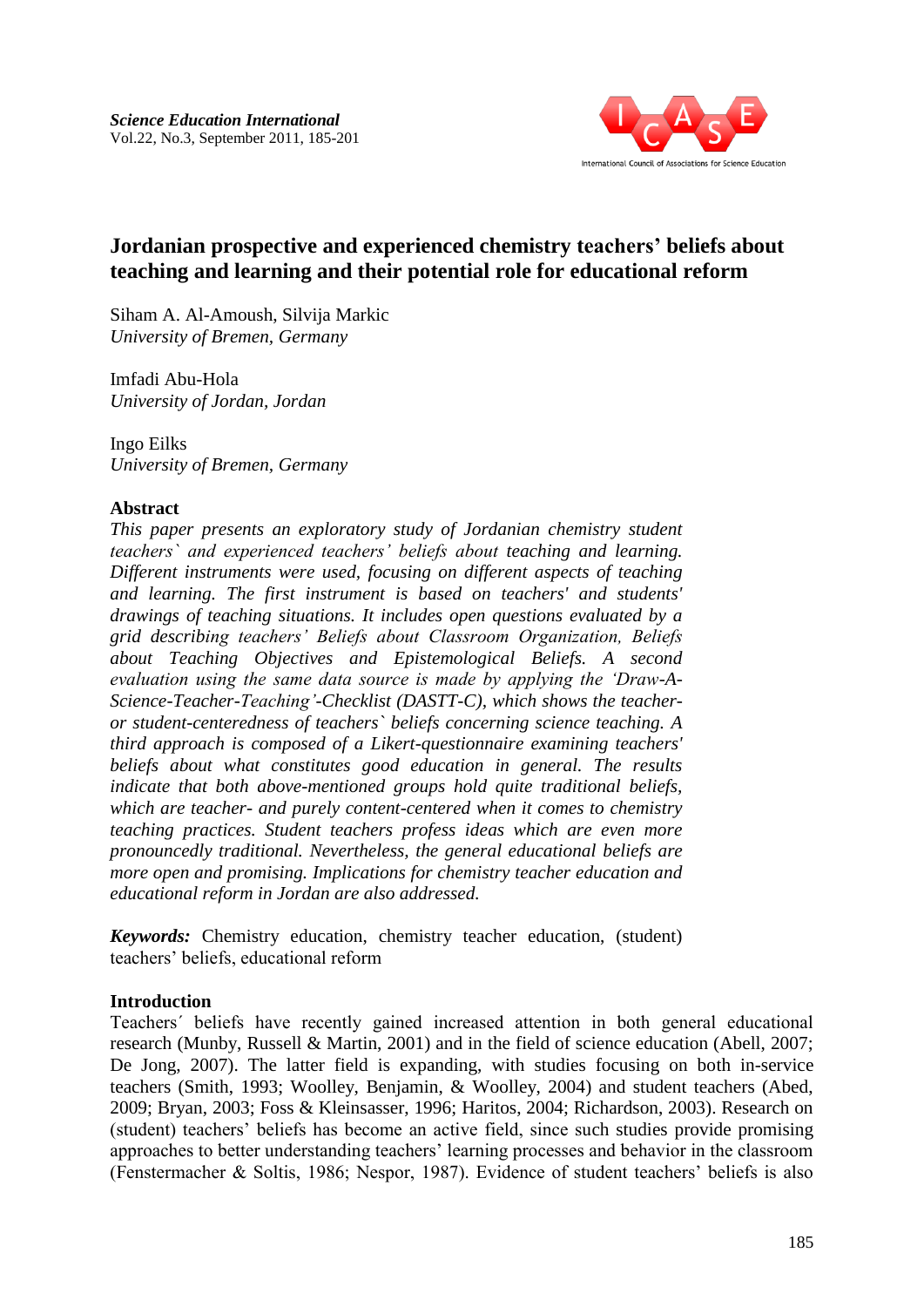valuable for teacher trainers, who can map out currently-held ideas about teaching and learning, then see how they can be applied and/or changed (Nisbett, 1980). Such knowledge also shows potential for improving university teacher education programs in order to better facilitate candidates' personal learning and professional development (Bryan, 2003). Finally, research on beliefs is seen as useful for curriculum innovators and planners, who can more effectively implement curriculum changes by taking existing teachers` beliefs into consideration (De Jong, Veal & Van Driel, 2002; Eilks, Markic, Valanides, Pilot & Ralle, 2006; Justi & Van Driel, 2006).

In Pajares' (1992) research review, the author argued that teachers' beliefs are a longneglected field of educational research. He stated that they should, however, be developed into a proper construct for investigating and improving teacher education and classroom practices. One example of the link between teachers' beliefs and changes within teacher training programs was presented in the study published by Haritos (2004). Haritos examined the relationship between teacher concerns and personal beliefs about one's own role in teaching. The results revealed three areas of concern which a teacher must overcome: concern about pupils, issues dealing with the teaching situation itself, and survival concerns. Such research offers focal points for training measures (pre- and in-service), including making teacher educators explicitly aware of these areas so they can address them during teacher training.

Becoming aware of one's own beliefs about teaching and learning is an important first step. Self-reflection on one's actions in the classroom is very necessary, because personal beliefs act as filters for interpreting new experiences, selecting new information, and choosing innovative instructional approaches (e.g. Goodman, 1988; Nespor, 1987; Pajares, 1992; Putnam & Borko, 1997). Bandura (1997) defined beliefs as the best indicator of why people make specific decisions throughout their lifetimes and how they will act in a given situation. This is also the case for teachers when it comes to their decisions and actions in the classroom. It is also why paying increased attention to both teachers` beliefs and their effects may potentially enhance educational effectiveness through a better understanding of teachers' conceptual frameworks, beliefs, and belief systems (Brophy, 1988). Tobin, Tippins and Gallard (1994) have also recognized the importance of knowledge about teachers' beliefs with respect to science education. They recommended that further research should not only expose relevant beliefs, but also enrich our understanding of the relationship between beliefs and their impact on educational reform in science education. Their argument is that successful reforms must take teachers` beliefs into account if they aim at overall change in classroom practices (Lumpe, Haney & Czerniak, 2000). Furthermore, Trigwell, Prosser & Taylor. (1994) point out that educational reform is doomed to failure if it limits its emphasis to the development of specific skills without taking teachers' beliefs, intentions and attitudes into account. For instance, many innovations are viewed as impractical by teachers, since these changes are unrelated to familiar routines and also do not fit with teachers' personal beliefs about educational goals (Brown & McIntyre, 1993). Van Driel, Bulte and Verloop (2007) have already emphasized that addressing teachers` beliefs must be the first step when planning and changing teaching practice.

From previous research we know that different factors influence and shape existing teachers` beliefs. These include a teacher's own learning experiences in school, his/her educational background, the quality of pre-service experiences in the classroom, opportunities for selfreflection (or the lack therof) during pre-service training, and the influence of disciplinerelated and domain-specific subject matter training (Bean & Zulich, 1992; Cherland, 1989;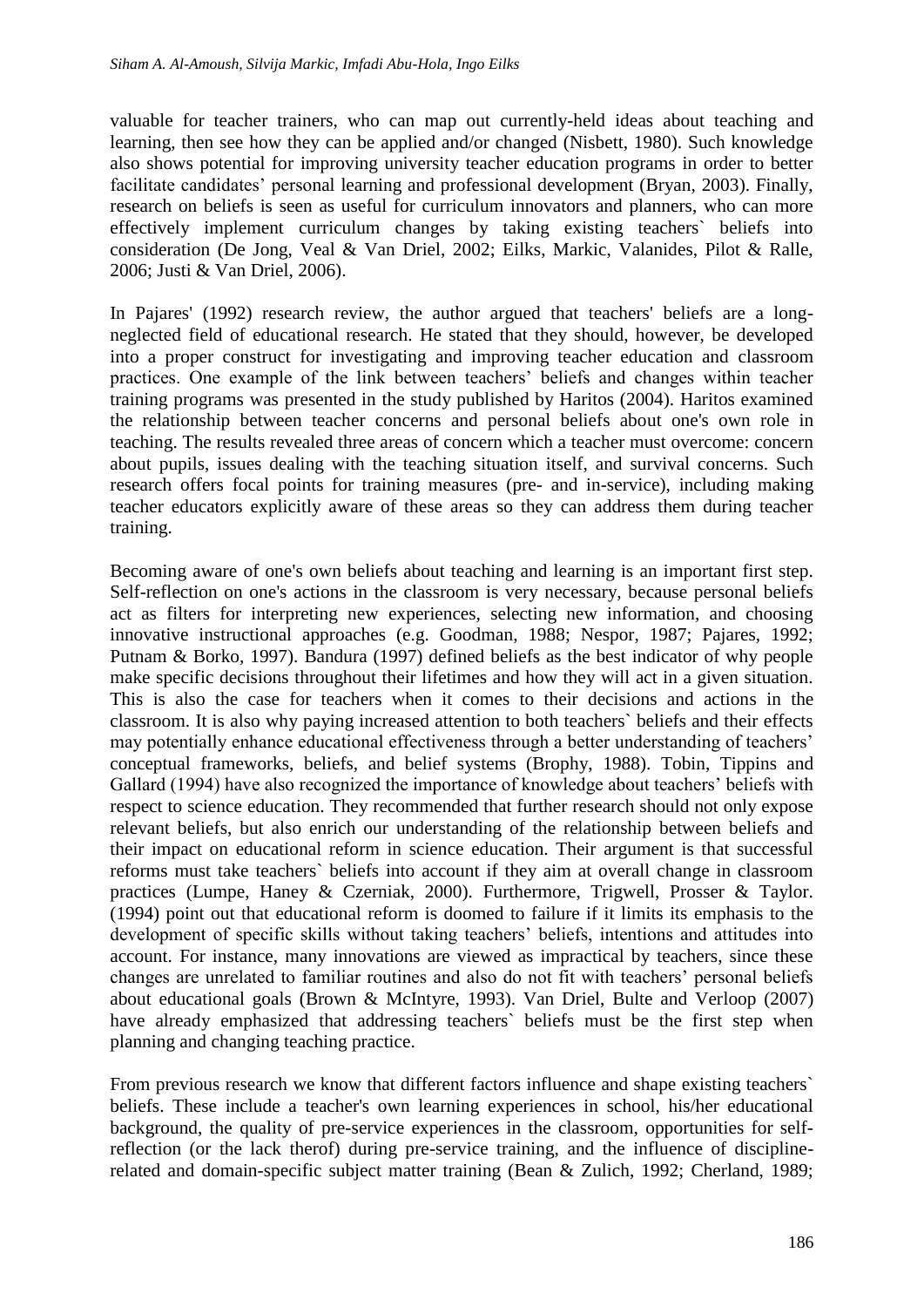Goodman, 1988; Markic & Eilks, 2008). The larger context of national policies and the context of cultural norms and values also play an important role in affecting teachers` beliefs (Isikoglu, Basturk & Karaca, 2009). Markic and Eilks (2008) have demonstrated the influence of educational domain and the level of education on the formation of educational beliefs. In their study of freshman student teachers in Germany, primary school science and secondary biology teacher trainees showed themselves to be very student-centered in their views and approaches. Their colleagues with a comparable educational and cultural background preparing to teach secondary school chemistry and physics proved to be much more teachercentered, holding extremely content structure-driven beliefs where the learning of facts is the central focus while the facts are detached from their scientific origin and not connected to potential applications in relevant contexts.

Increasing numbers of studies about teachers' beliefs are now being published. Starting from trainees' general educational beliefs, Van Driel et al. (2007) were able to distinguish between two different ideologies which form a continuous dimension visible within various belief studies. These ideologies occur as a common feature repeated in various studies. The first system has been called teacher-centered (Bramald, Hardman, & Leat, 1995) or, alternately, subject-matter oriented (Billig et al., 1988). On the opposite end of the spectrum we find the personal (Shen, 1997), also called student-supported (Samuelowicz & Bain, 1992; Trigwell et.al., 1994) or learner-centered (Bramald et al., 1995) learning. Markic and Eilks (2008) suggest viewing this spectrum as a range between traditional beliefs (transmission-oriented beliefs of learning with a focus on pure subject-matter knowledge) and modern beliefs (beliefs based on constructivistic learning, student-oriented classroom structures, and an orientation on more general educational skills, including Scientific Literacy for all). This dichotomy is in line with other studies, e.g. Thomas, Pederson and Finson (2001). It also parallels discussions about educational reform and differences between traditional practices and the reform movement in science education in general (see Van Driel et al., 2007), including the present situation in Jordan (Qablan, Jaradat, & Al-Momani, 2010) what is the background of this study.

In addition to these two orientations themselves, the relationship linking them together is also of great importance. Do these viewpoints represent the opposite extremes of a continuous scale with intermediate ideologies between them as suggested by Van Driel et al. (2007)? Can individuals hold different beliefs with respect to different subtopics or domains? Do these beliefs always have to be coherent within themselves? Minor, Onwuegbuzie, Witcher, and James (2002) described pre-service teachers' beliefs as representing a seemingly contradictory mix of ideas. In their study, some student teachers supported both transmissive and constructivistic beliefs of teaching simultaneously. Although such beliefs about teaching and learning appear to be contradictory and dichotomous (Chai, Hong, & Teo, 2009), the presence of both beliefs might be understood as a continuum of positions, thus allowing teachers to adapt to a situation depending on both the content and their view of the context (Samuelowicz & Bain, 1992). However, it also has become clear that beliefs can be changed by educational programs, thus moving candidates away from more teacher- and purely content-structured beliefs to more open, student-orientated contexts and methods (Luft, 2009; Markic & Eilks, 2011a).

The timeframe in which pre- and in-service teachers` beliefs are recorded also seems to be of particular relevance. Luft (2009) considered the first year of practical teaching as the most difficult period for a teacher and therefore crucial for more detailed research efforts. This study went on to describe the effect of induction programs on the professional development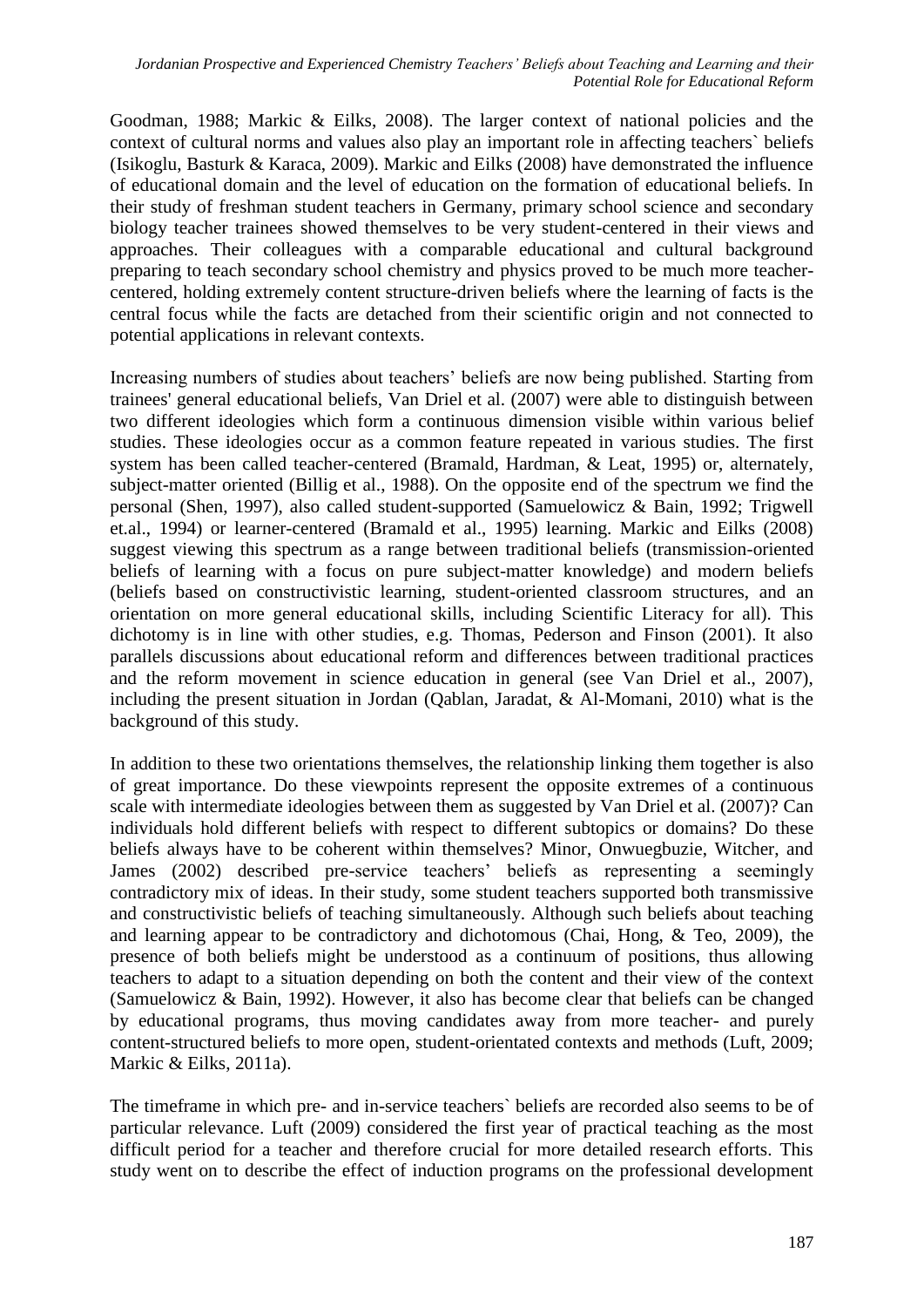process of first year teachers in the US. Analysis of the results revealed that teachers participating in science-specific induction programs significantly abandoned their teachercentered beliefs and practices in favor of more student-supportive ones. Jordan has outlined a similar system for preparing teachers using post-Bachelor's training. Nevertheless, the influence of training in Jordan seems to be more restricted or at the least less clear, as Qablan et al. (2010) described for primary science teachers. Nevertheless, Alqaderee (2009) concluded that various effects are possible. Changes concerning teachers' epistemological beliefs on the learning of scientific concepts were described for a course on science curricula and methodologies. This observation shows that such courses can be both effective and potentially advantageous for improving teachers' epistemological perceptions. But questions about the depth, penetration and sustainability of changes in teachers' beliefs and knowledge base remain open.

In the case of Germany, Markic and Eilks (2011a) compared student teachers' beliefs at different stages of their pre-service teacher training. The German system is based on a bottom-up teacher training style, where courses on education and domain-specific learning accompany a five year university program, including school internships. Three different groups of chemistry student teachers were studied. A substantial change in candidates' beliefs about teaching and learning was indicated as a result of the teacher training program. The data showed that student teachers` beliefs swung dramatically during their university education from very traditional, teacher-centered beliefs in the beginning to more modern, learneroriented educational beliefs based on constructivistic theories of learning by the end.

Observing the present situation, it is clear that research on science teachers' beliefs is an expanding field. The growing body of research has shed light on many aspects of science teachers' beliefs. Nevertheless, beliefs are context-bound and thus related to the educational and cultural circumstances in which teachers live, the institutions in which they were educated, and the places where they currently work (Alexander, 2001; Woolfolk-Hoy, Davis, & Pape, 2006). In the case of Jordan, evidence concerning secondary chemistry (student) teachers' beliefs about teaching and learning is relatively scarce in the literature. Unfortunately, research in this area remains underdeveloped and is currently lagging behind. Despite this fact, educational innovations are being planned and implemented in Jordan. Currently, the country is going to great efforts to develop and expand its educational system (Jordan Ministry of Education, 2010). Many reforms have already been elaborated upon and tested (early childhood education, school to career measures, etc.). However, teachers' beliefs are not included in the focus of these innovations, whose implementation remains unsatisfactory as recently described in the case of primary school teachers (Qablan et al. 2010). The purpose of the current study was, therefore, to investigate different aspects of (student) teachers` beliefs about secondary chemistry in order to pinpoint any differences between Jordanian in-service and pre-service teachers. The focal points selected were quite general. They dealt primarily with achieving a general overview of chemistry teachers' beliefs about teaching and learning, the aims and objectives of chemistry lessons, and classroom culture and activities.

This study attempts to answer the following questions:

1. What beliefs do Jordanian teacher trainees and in-service teachers hold regarding chemistry teaching and learning, including student- and teacher-centeredness, overall teaching objectives, understanding the learning process, and the nature of good education?

2. What are the similarities and/or differences in beliefs about teaching and learning for these two groups regarding the above-mentioned fields?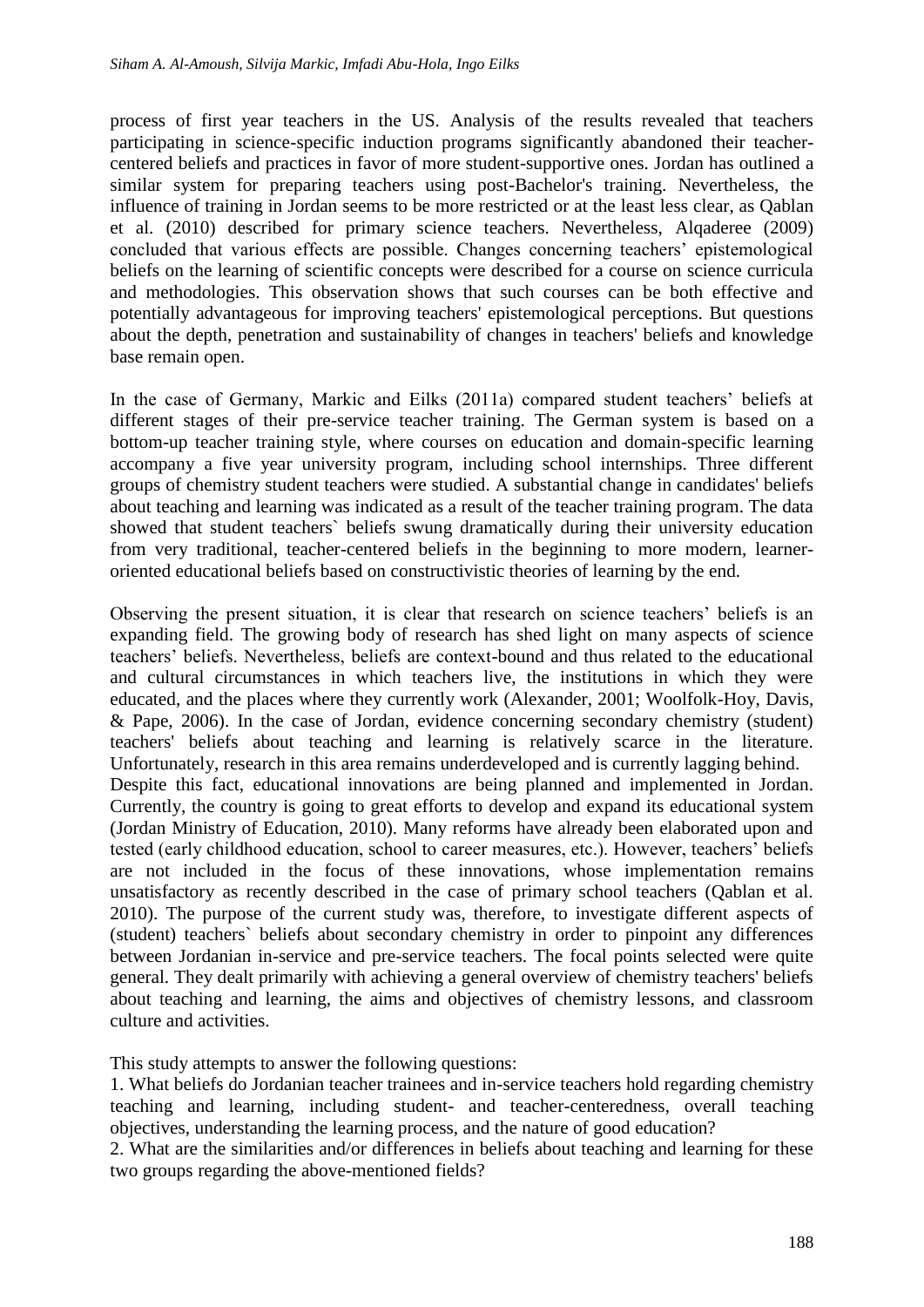# **Background and sample**

Where in some countries teacher studies are a self-standing program on its own right with integrating content learning, pedagogical seminars and school placements during a the whole university studies, e.g. in Germany, Jordan's teacher education system uses a layered model. The teacher training begins with students completing a Bachelor's degree in the subject to be taught. Students can decide to whether continue science studies after the Bachelor's degree or to move into science teaching. In the later case, the university studies are extended pedagogical workshops during the first active year of teaching after the Bachelor's for getting a full secondary science teacher qualification. Trainers for the pedagogical seminars must possess a Master's degree. Also some teachers also obtained a Master's level of education before entering science education practice and the accompanying one-year pedagogical seminars (e.g. Qablan et al., 2010). The pedagogical workshops accompanying the initial stage of a teacher's career concentrate on teaching methodology, different types of assessment, performing experiments within the educational context, and other educational issues. These workshops are conducted once a week for five hours. Additionally, a computer workshop focuses on the use of information technology in education. The International Computer Driver's License (ICDL) and Intel for the future are among the things learned (Alhawari, 2008; Jordan Ministry of Education, 2010). Jordan started offering its science teachers manuals for improving their practices and methodology in a 2003 reform project called "Educational Reform for Knowledge Economy" (ERFKE, 2008). Some chemistry teachers also have the chance to continue postgraduate studies in the field of science education, however, this is not an obligatory component.

The sample in this study consists of two groups: Jordanian chemistry student teachers (N=23) and in-service chemistry teachers (N=44). A second group (N=35) of teacher trainees was added to the quantitative part of the study to better support the findings (see description below). The student teachers all attended different government universities with secondary school programs, but had not yet completed their Bachelor's degree. They had not had any courses related to teaching and learning prior to this study. This meant that they had not yet been influenced by the teacher training program normally given to teachers during the first year of their teaching career. The in-service chemistry teachers sample consisted of teachers from various schools in Jordan. All of these teachers possess at least a Bachelor's degree and have completed the workshop-based training unit. Eight of these forty-four teachers had finished a Master's of Education program. Some of the characteristics of both groups are presented in Table 1.

| <b>Tuble 11 Characteristics</b> of the sample |           |                         |            |          |            |  |
|-----------------------------------------------|-----------|-------------------------|------------|----------|------------|--|
| Characteristic                                |           | <b>Student Teachers</b> |            | Teachers |            |  |
|                                               |           | $(N=23)$                |            | $(N=44)$ |            |  |
|                                               |           | Number                  | Percentage | Number   | Percentage |  |
| Gender                                        | Female    | 13                      | 56         | 25       | 57         |  |
|                                               | Male      | 10                      | 44         | 19       | 43         |  |
| Age                                           | $19-25$   | 11                      | 48         |          |            |  |
|                                               | $26 - 36$ | 11                      | 48         | 20       | 45         |  |
|                                               | 37-47     |                         |            |          | 39         |  |
|                                               | 48-58     |                         |            |          |            |  |

**Table 1.** Characteristics of the sample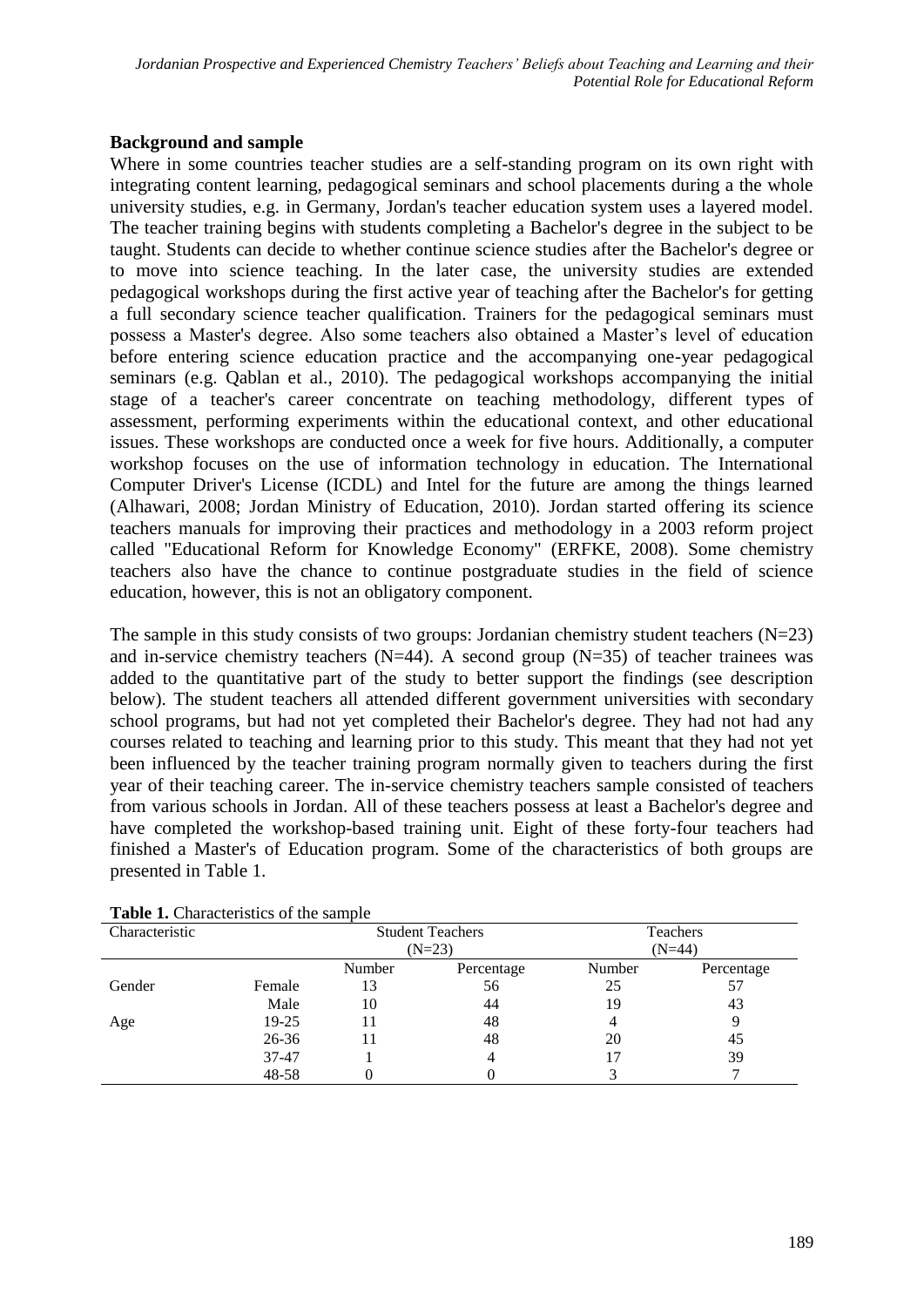# **Methods**

Traditional vs. modern beliefs on chemistry education

The first part of the study is qualitative in nature and is based on a modified version of the "Draw-A-Science-Teacher-Test Checklist" (DASTT-C). The original DASTT-C (Thomas, Pedersen & Finson, 2000; 2001) requests the participant to draw him/herself and learners in a typical classroom situation. The drawing is followed up by two open-ended questions asking about the activities of teacher and students. Markic, Eilks, and Valanides (2008) added another two open-ended questions to this to gain a more detailed overview of the situation. The added questions inquire into the teaching and learning objectives of the situation depicted and the approach chosen towards the drawn situation. An evaluation grid was also developed (Markic et al., 2008) based on Grounded Theory. This grid categorizes a range stretching from traditional beliefs to more modern beliefs in line with current educational theory. Traditional beliefs are characterized by teacher-centered classroom organization, strong orientation on the structure of the subject matter, and transmission-oriented beliefs about teaching and learning. Conversely, modern beliefs are characterized by student-oriented classroom organization, an orientation on problem-solving and scientific literacy objectives, and constructivistic learning theories. The evaluation pattern analyzes participants` beliefs in three qualitative categories: 1) Beliefs About Classroom Organization, 2) Beliefs about Teaching Objectives, and 3) Epistemological Beliefs. Each category was evaluated using a range from  $-2$  to  $\neg\neg +2$  to describe beliefs in the above-mentioned dimensions along an ordinary, but non-linear scale. An overview of the categories is presented in Table 2. A full description of the categories can be found in Markic et al. (2008).

Data was encoded by two independent raters. Inter-rater reliability was calculated by the agreement rate. Following Marques & McCall (2005) there is no commonly accepted threshold for the agreement rate. Anyhow, most papers on qualitative and phenomenological studies suggest rates above 66,7% or 80% for considering the agreement rate as being acceptable. This part of our study uses qualitative data which evaluated by a non-linear scale of potential interpretation. Therefore the discussion of Marques and McCall (2005) might provide a framework for reflecting our agreement rate which we remained continuously remaining above 80%. Thus we consider the agreement as being acceptable. Anyhow, in those cases of disagreement, joint rating was carried out by searching for inter-subjective agreement to get a mostly complete evaluation of the data (Swanborn, 1996).

# *Beliefs about teacher- and student-centeredness*

The second focus of this study applied the original evaluation pattern from the "Draw-A-Science-Teacher-Test Checklist" (DASTT-C) by Thomas et al. (2000; 2001). In DASTT-C, (student) teachers` drawings and the open-ended questions about the activities of teacher and learners (see above) are evaluated using a checklist. The total score depends on the presence or absence of thirteen attributes in three main areas: the teacher, the students, and the environment. The complete checklist can be found in Thomas et al. (2000). The accompanying questions in our case are only used to better understand the drawings. The presence of any of the thirteen attributes within a section is scored with a "1", an absence with "0". Thus, the total score can fall between 0 and 13. Scores of 0-4 indicate student-centered teaching, while values between 7 and 13 represent teacher-centeredness. For scores of 5 or 6 no decision can be made (Thomas et al., 2000). The data was rated by two independent raters according to the checklist; inter-rater reliability was tested by Cohen's Kappa. With Landis and Koch (1977) inter-rater reliability was moderately high with  $\kappa = 0.74$  for teachers and  $\kappa =$ 0.76 for student teachers.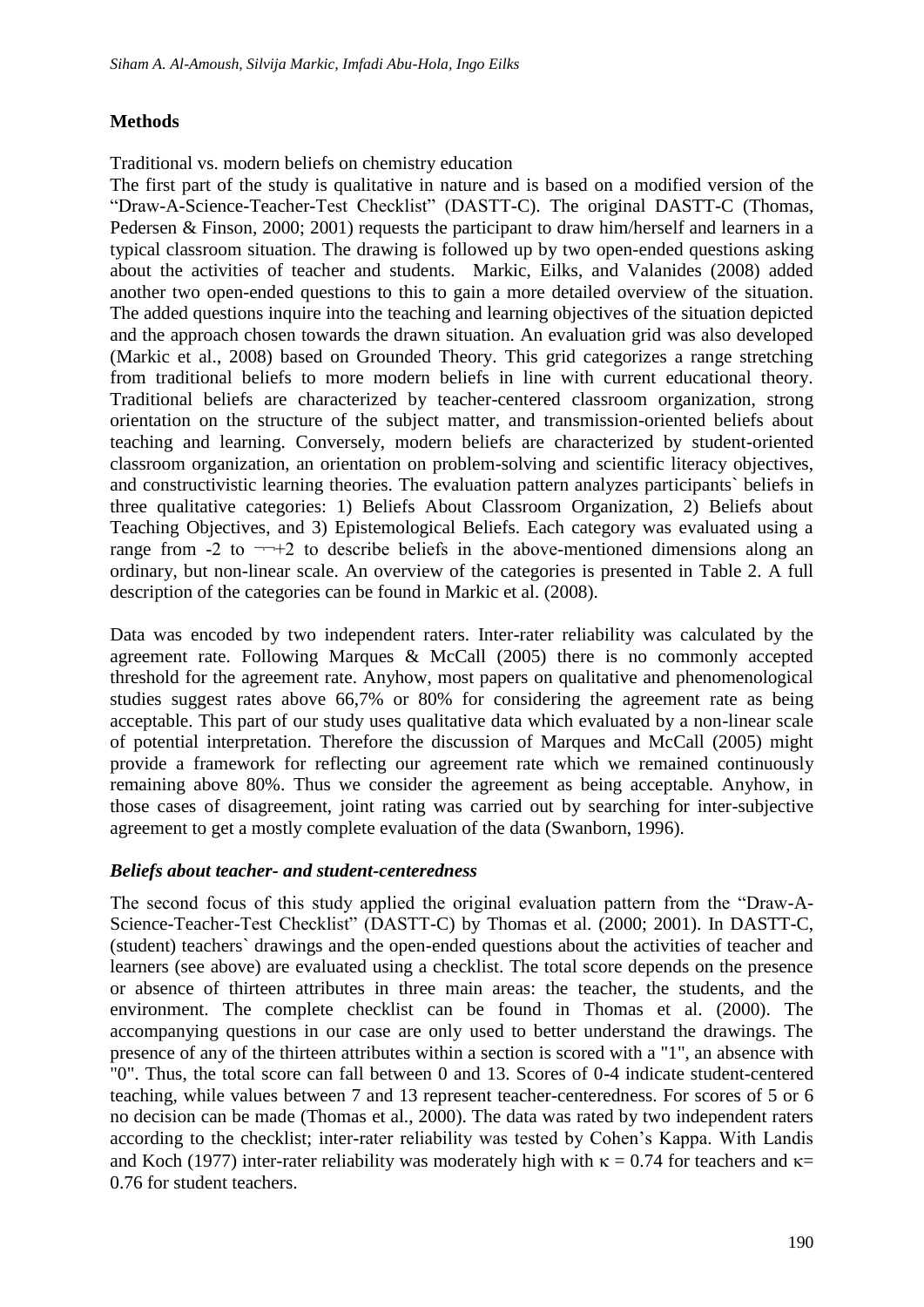|                                             | <b>Traditional beliefs</b>                                                                                                            |                                        | Modern beliefs                                                                                               |
|---------------------------------------------|---------------------------------------------------------------------------------------------------------------------------------------|----------------------------------------|--------------------------------------------------------------------------------------------------------------|
| <b>Beliefs About</b>                        | Classroom activities are                                                                                                              | $\leftrightarrow$                      | Classes are dominated by                                                                                     |
| <b>Classroom Organization</b>               | mostly teacher-centered, -<br>directed, -controlled and<br>dominated by the teacher.                                                  | $-2, -1, 0, 1, 2$                      | student activity and students<br>are (at least partially) able to<br>choose and control their<br>activities. |
| <b>Beliefs About</b>                        | Teaching focuses more-or-                                                                                                             | $\leftrightarrow$                      | Learning of competencies,                                                                                    |
| <b>Teaching</b><br><i><b>Objectives</b></i> | less exclusively on content<br>learning. Facts are learned<br>detached from their origin<br>and potential contexts of<br>application. | $-2, -1, 0, 1, 2$                      | problem solving or thinking in<br>relevant contexts are the main<br>focus of teaching.                       |
| <b>Epistemological Beliefs</b>              | Learning is passive, top-<br>down and controlled by the<br>dissemination of knowledge.                                                | $\leftrightarrow$<br>$-2, -1, 0, 1, 2$ | Learning is a constructivistic,<br>autonomous and self-directed<br>activity.                                 |

**Table 2.** An overview of the scales in the qualitative part of the study (Markic & Eilks, 2008)

However, this kind of knowledge is not the same as a list of disconnected facts but organised around core concepts or "big ideas" that guide their thinking about their domains

### **Beliefs about good education**

A third source of information is provided by a Likert questionnaire on (student) teachers' beliefs about the nature of good education. The questionnaire asks about how teaching practices should be organized (Hermans, Van Braak, & Van Keer, 2008). It consists of eighteen Likert items describing two dimensions: Transmissive Beliefs (TD) and Developmental Beliefs (DB). Transmissive Beliefs cover ideas that education satisfies external goals which can be met using closed, curriculum-oriented outcomes. The extent of knowledge acquisition can be viewed as being achieved through transmission. Developmental Beliefs identifies education as oriented toward individual development within an open curriculum, including to what degree knowledge should be acquired through constructivistic means. The core concept of this dimension is the presence of students as active participants in the education process (Smith, 1997). In our study, we evaluated both dimensions using a sixpoint Likert scale ranging from 1 (strongly disagree) to 6 (strongly agree). Data was interpreted by calculating mean scores, standard deviations and missing values. Pearson correlations and t-tests between the scales and between the two groups were also explored. Cronbach's alpha for both scales (seven developmental items, and nine transmissive items) was between 0.50-0.74 (see Table 4) and thus can be considered acceptable (Hatcher & Stephanski, 1994).

#### **Results and discussion**

#### Traditional vs. modern beliefs in science education

The three categories in this part of the study were interpreted along the traditional-modern spectrum on the basis of current educational theory (Markic & Eilks 2008). The results are presented in Table 3 and Figure 1. We can see that the Jordanian chemistry teachers in this sample hold a wide variety of beliefs concerning teaching and learning. Nevertheless, clear tendencies can also be recognized.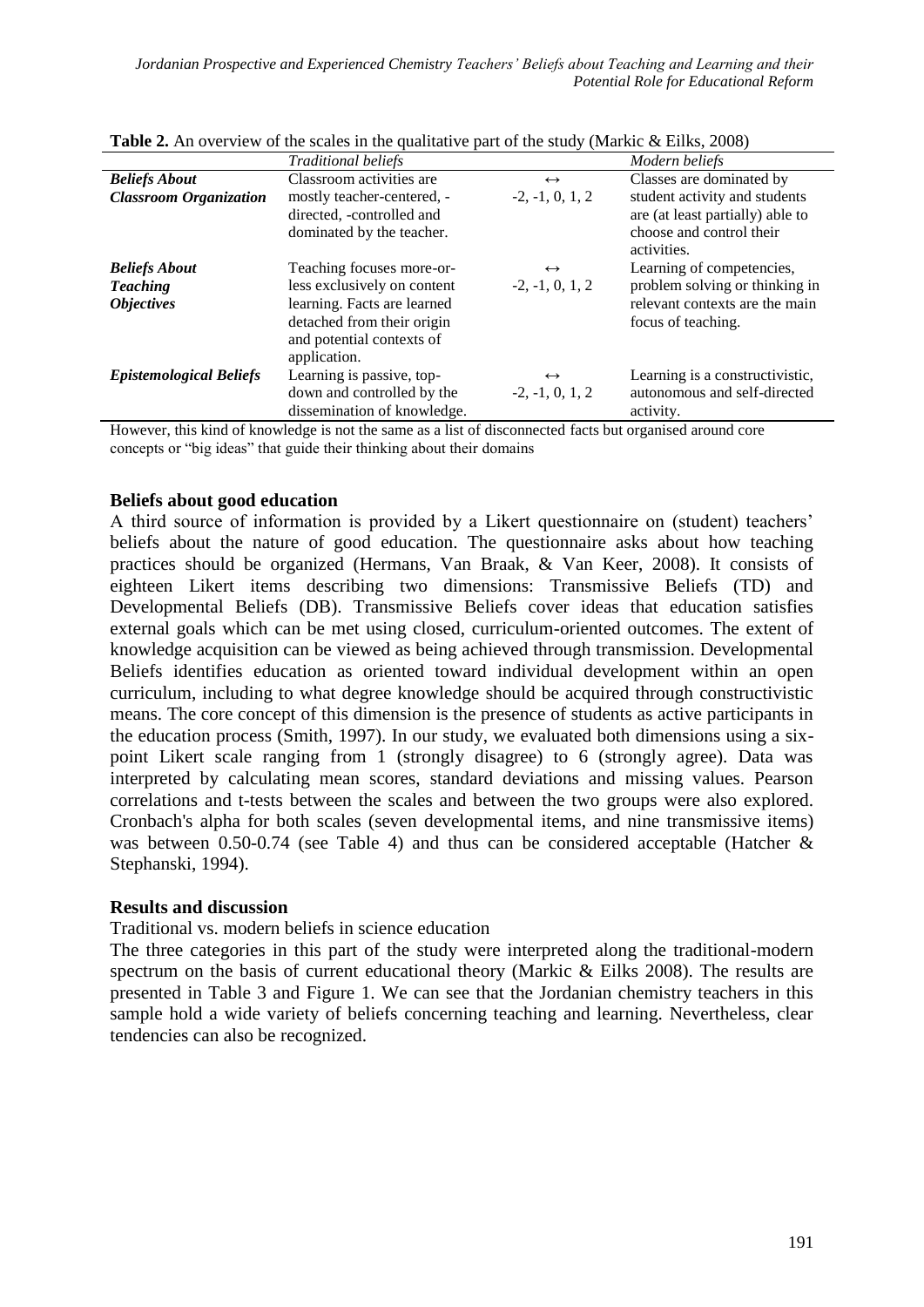| <b>Table 5.</b> Distribution of traditional vs. modern benefis about chemistry cuttangul |           |                  |         |           |         |  |
|------------------------------------------------------------------------------------------|-----------|------------------|---------|-----------|---------|--|
|                                                                                          |           | Student teachers |         | Teachers  |         |  |
|                                                                                          |           | $(N=23)$         |         | $(N=44)$  |         |  |
|                                                                                          |           | Frequency        | Percent | Frequency | Percent |  |
| <b>Beliefs</b><br>About                                                                  | $-2$      | 13               | 62      | 12        | 27      |  |
| Classroom                                                                                | $-1$      |                  | 33      | 23        | 51      |  |
| Organization                                                                             |           |                  |         | 8         | 18      |  |
|                                                                                          |           |                  |         |           |         |  |
|                                                                                          |           |                  |         |           |         |  |
|                                                                                          | not coded |                  |         |           |         |  |
| <b>Beliefs</b><br>About                                                                  | $-2$      | 14               | 67      | 21        | 47      |  |
| <b>Teaching Objectives</b>                                                               | $-1$      | ↑                | q       | 13        | 29      |  |
|                                                                                          |           |                  |         | q         | 20      |  |
|                                                                                          |           |                  | 14      |           | 4       |  |
|                                                                                          |           |                  |         |           |         |  |
|                                                                                          | not coded |                  |         |           |         |  |
| Epistemological                                                                          | $-2$      | 14               | 67      | 13        | 29      |  |
| <b>Beliefs</b>                                                                           | $-1$      | 6                | 28      | 25        | 56      |  |
|                                                                                          |           |                  |         |           | 11      |  |
|                                                                                          |           |                  |         |           |         |  |
|                                                                                          |           |                  |         |           |         |  |
|                                                                                          | not coded |                  |         |           |         |  |

#### **Table 3.** Distribution of traditional vs. modern beliefs about chemistry education



**Figure 1:** Distribution of traditional vs. modern beliefs about chemistry education

In the category Beliefs about Classroom Organization strong tendencies towards teachercentered beliefs can be recognized in both groups. Over 90% of the student teachers and almost 80% of experienced teachers described a classroom dominated by the teacher, where student activity plays only a minor role and is completely dominated by the teacher. The same can be said for Beliefs about Teaching Objectives. A dominant majority (about 80%) of student teachers expressed traditional beliefs about the objectives of chemistry lessons. The more-or-less exclusive goal of chemistry lessons in their estimation is the learning of subjectmatter content where in the pedagogy the content is detached from its scientific origin and potential student-relevant contexts of application. This is in line with Qablan et al. (2010), whose findings described Jordanian primary school teachers' attitudes towards educational reform. These teachers discussed reforms primarily by referring to developments in more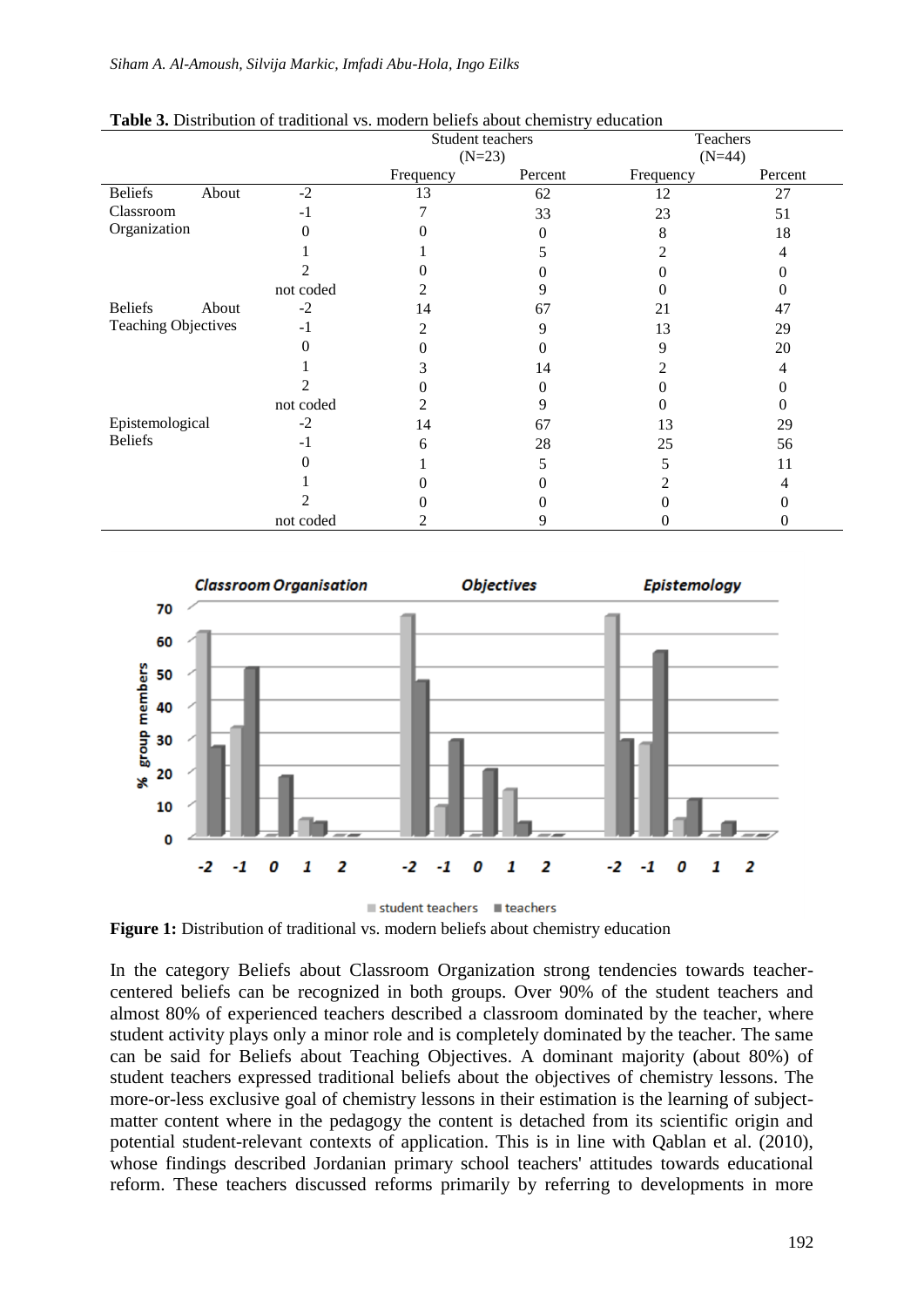effective methods of pure knowledge transfer. The same can be said for the group of inservice chemistry teachers, by the number are being a bit less extreme but the tendency towards the most strongly traditional beliefs was more pronounced. For Epistemological Beliefs both groups draw situations with chemistry teaching being quite strongly as a transmission of knowledge organized by the teacher (scores "-2" and "-1"). About 70% of the student teachers expressed strong traditional beliefs about teaching (score "-2"). The inservice teachers were not as traditional as the student teachers in this regard. The majority received a score of "-1" in this category, which can be interpreted as being "rather transmission-oriented". No student teacher professed beliefs which could be rated as either modern or quite modern; even among experienced teachers there were only about 5% (scores "2" and "1") of participants who expressed relatively modern ideas.

Markic and Eilks (2008) suggest that the interdependence of the three categories is important. If a teacher has similar replies in each of the three categories, the combination of codes will appear on or near the diagonal stretching from  $(-2/-2/-2)$  to  $(2/2/2)$ . Placement of (student) teachers` replies within the respective 3D-diagram using this system of evaluation allows us an overall consideration of the data. The closer a given code combination comes to the upper, right, back part of the 3D-diagram, the closer these beliefs are to modern educational theory. Conversely, code combinations appearing in the lower, left, front part of a 3D-diagram represent more traditional beliefs. Figure 2 gives the code combinations for all of the participants. Most Jordanian teachers` code combinations appear close to the 3D diagonal, thus supporting Markic and Eilks' (2008) interpretation. Beliefs about teaching, learning, and teaching objectives are also interdependent upon one another in both samples. Figure 2 reveals that Jordanian student teachers in general hold beliefs which can be considered very traditional. The ideas expressed by experienced, in-service chemistry teachers show more scattering, but also evidence a tendency towards more traditional beliefs. Both groups professed more-or-less strongly teacher-centered, content-structure, and transmission-oriented beliefs when it comes to teaching and learning, with student teachers being pronouncedly stronger in their convictions than the experienced teachers.



**Figure 2.** Results of Jordanian educators with respect to traditional vs. modern beliefs about chemistry education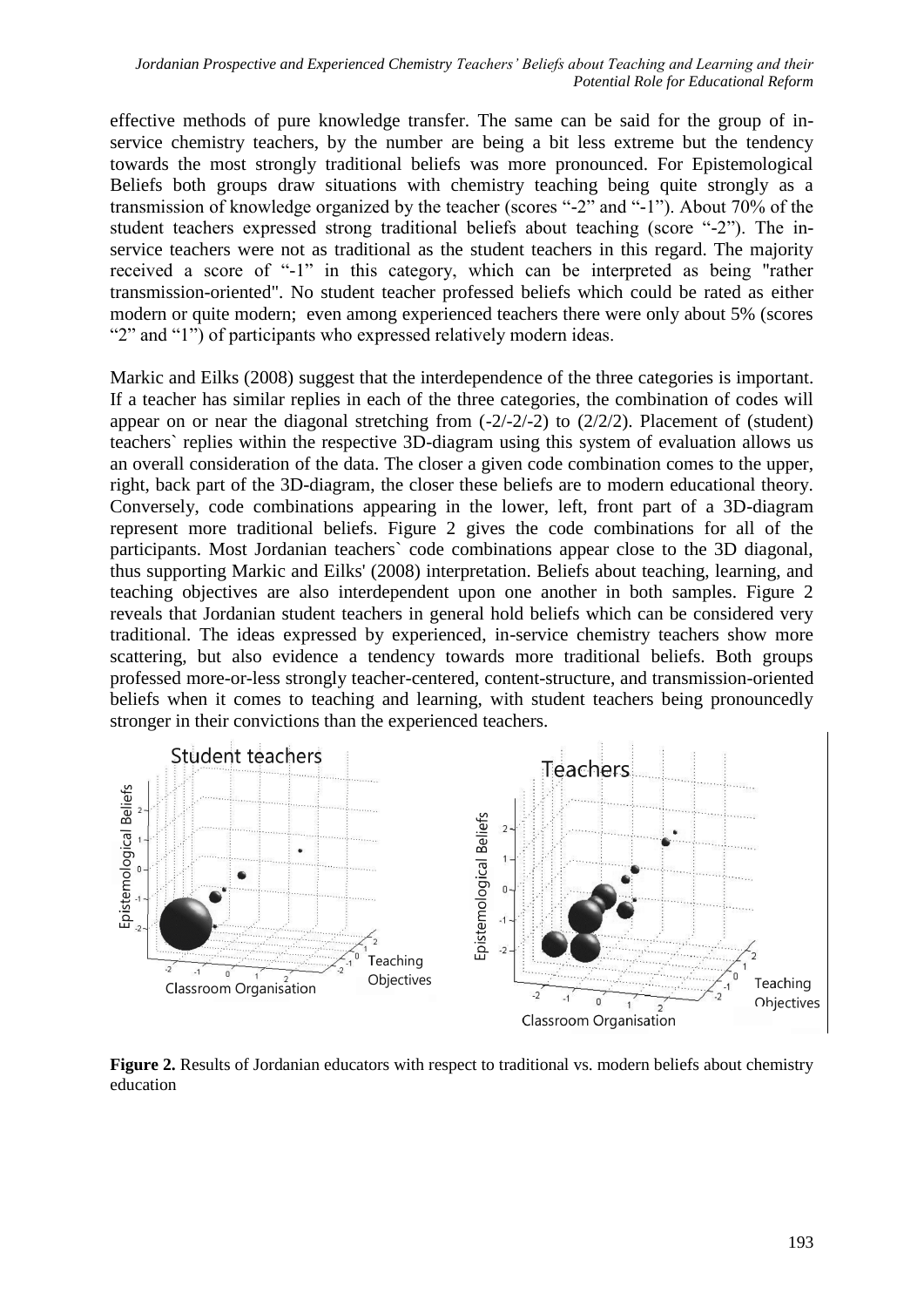### Beliefs about teacher- and student-centeredness

Two examples from the sample are given in Figure 3 (see also Markic & Eilks, 2008). Figure 3a represents an example of teacher-centered beliefs, whereas Figure 3b gives a studentcentered viewpoint. The teacher in Figure 3a appears in the center of classroom activity. The students are either responding to the teacher by answering his questions or simply listening to him; the blackboard is the focus of all student attention. This classroom is a traditional one without any indicators of student activity (experimental equipment, etc.). The drawing in Figure 3b shows students in the lab performing an experiment. Typical teacher-centered indicators are not present, for example, the teacher standing in the center of the classroom or media centralizing the students' attention.



**Figure 3.** Drawings of two Jordanian teachers of a typical chemistry lesson, (a) traditional/teachercentered and (b) modern/student-centered

Table 4 and Figure 4 present the results of DASTT-C. The data show that Jordanian chemistry teachers and teacher trainees both hold predominantly teacher-centered beliefs. According to the categories defined by Thomas et al. (2001) we see that 87% of student teachers fall into the teacher-centered area (a score of 7-13). The majority of experienced teachers also achieved scores of 7-13, but this group is 70% smaller than that of the student teachers. Only 4% of student teachers and 16% of the in-service teachers attained a score which showed them to be student-centered.

#### Beliefs about the Nature of Good Education

Table 5 documents the results of Jordanian teachers` beliefs about the nature of good education. On the transmissive scale, both groups supported the idea that education serves external goals and is outcome oriented within a closed curriculum. Student teachers, however, expressed this beliefs more strongly (mean 4,76) than in-service teachers (mean 4,53). Stronger support by both groups appeared on the more modern dimension of Developmental Beliefs than it did on the transmissive scale. In both groups are these differences statistical significant on a 1% level (2-tailed). This area states that education should be oriented towards broad and individual development, be process oriented within an open curriculum, and that knowledge should be largely acquired through constructivistic means. Expanding the sample of student teachers by another 35 participants confirmed that both differences were significant. Both groups of teachers favored developmental beliefs when it comes to the nature of good education. But transmissive beliefs also received high levels of support.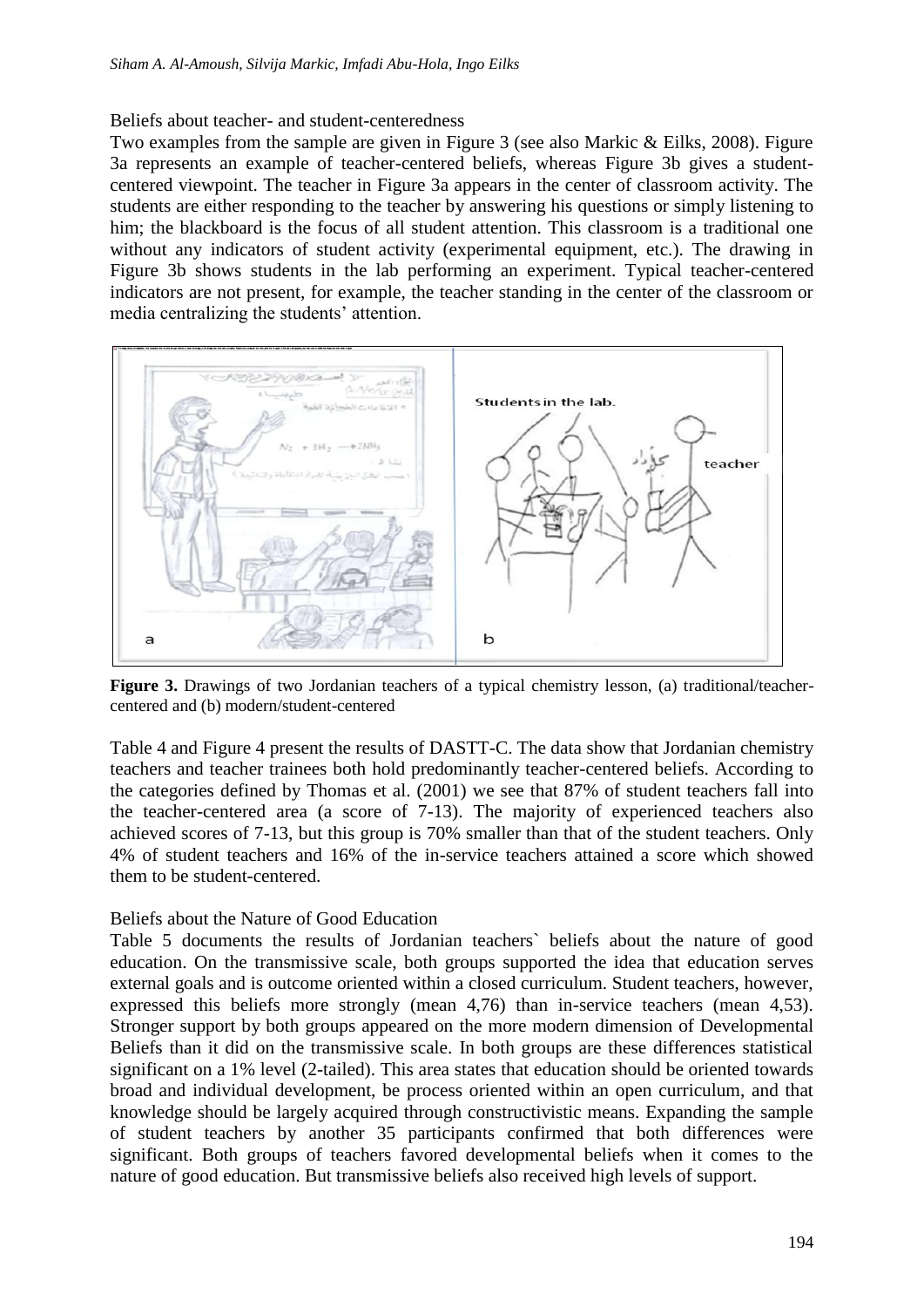|                                                                          | Student teachers $(N=23)$ |          | <b>Teachers</b><br>$(N=44)$ |          |
|--------------------------------------------------------------------------|---------------------------|----------|-----------------------------|----------|
| <b>DASTT-C Checklist Score</b>                                           | Frequency                 | Percent  | Frequency                   | Percent  |
| $\Omega$                                                                 | 0                         | $\Omega$ | $\Omega$                    | $\Omega$ |
| 1                                                                        | 0                         | $\theta$ |                             | 2        |
| 2                                                                        | 0                         | $\Omega$ |                             | 2        |
| 3                                                                        |                           | $\Omega$ | 2                           | 5        |
| 4                                                                        |                           | 4        | 3                           | 7        |
| Subtotal: Student-centered scores (0-4)                                  |                           | 4        |                             | 16       |
| 5                                                                        | 0                         | $\Omega$ | 2                           | 5        |
| 6                                                                        | 2                         | 9        | 4                           | 9        |
| Subtotal: Neither student-centered nor teacher-<br>centered scores (5-6) | 2                         | 9        | 6                           | 14       |
|                                                                          | 3                         | 13       | 4                           | 9        |
| 8                                                                        | 6                         | 26       | 13                          | 29       |
| 9                                                                        | 5                         | 22       | 4                           | 9        |
| 10                                                                       | 5                         | 22       | 4                           | 9        |
| 11                                                                       |                           | 4        | 6                           | 14       |
| 12                                                                       | 0                         | $\Omega$ | $\Omega$                    | $\Omega$ |
| 13                                                                       | 0                         | $\Omega$ | $\Omega$                    | $\theta$ |
| Subtotal: Teacher-centered scores (7-13)                                 | 20                        | 87       | 31                          | 70       |
| Sum                                                                      | 23                        |          | 44                          |          |

| Table 4. The number and percentage of teachers according to DASTT-C |  |
|---------------------------------------------------------------------|--|
|                                                                     |  |

l,



**Figure 4.** Distribution of student and in-service teachers according to DASTT-C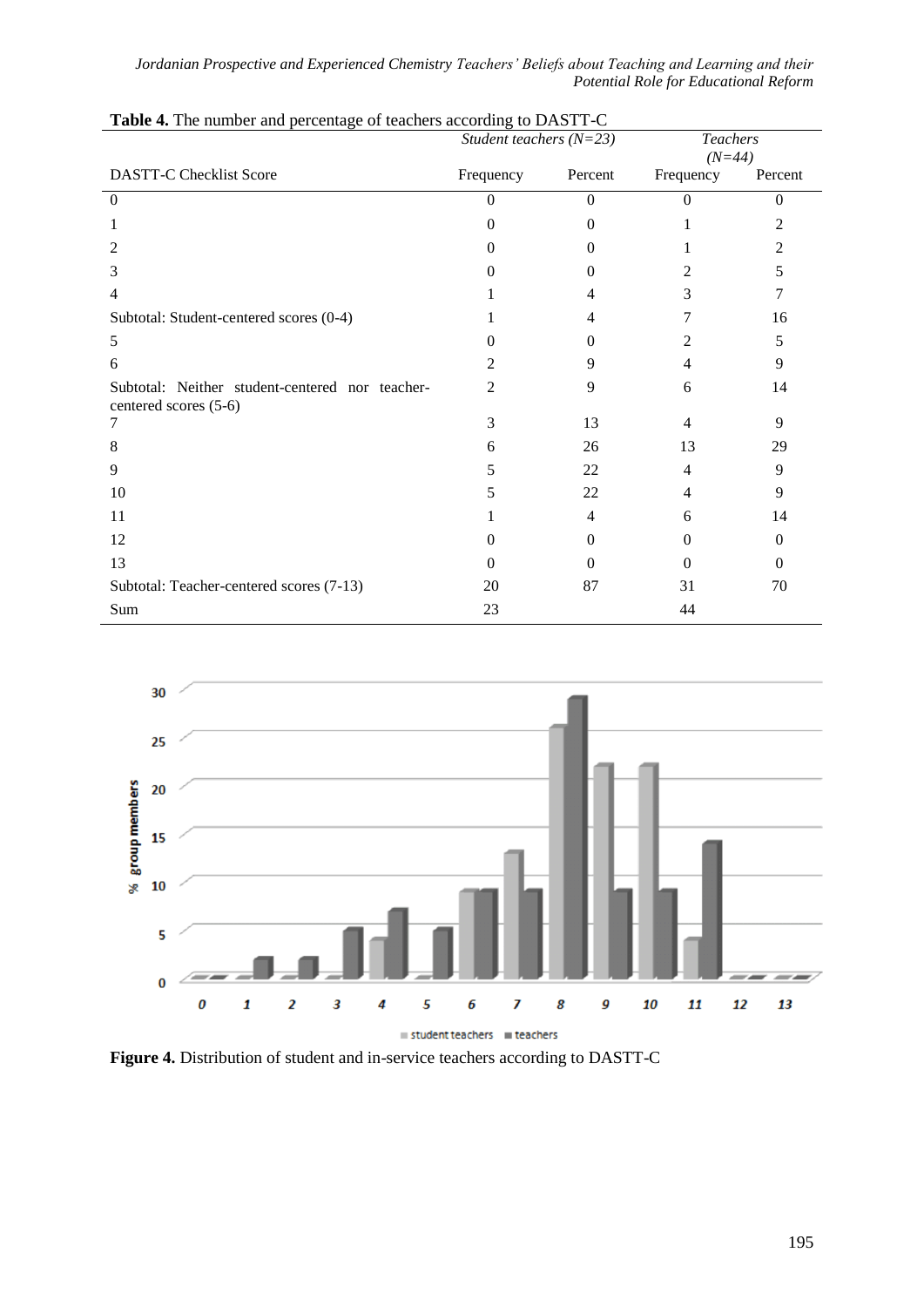|                               |           | <b>Developmental beliefs</b> | <b>Transmissive beliefs</b> |  |
|-------------------------------|-----------|------------------------------|-----------------------------|--|
| Student teachers <sup>+</sup> | M         | 5,06                         | 4,76                        |  |
|                               | <b>SD</b> | 0,33                         | 0,28                        |  |
|                               | $\alpha$  | .50                          | .74                         |  |
| <b>Teachers</b>               | M         | 4,92                         | 4,53                        |  |
|                               | <b>SD</b> | 0,242                        | 0,15                        |  |
|                               | $\alpha$  | .56                          | .74                         |  |

**Table 5.** Mean scores, standard deviation and scale homogeneity for beliefs about the nature of good education.

Differences for the original sample of student teachers (N=23) were not statistically significant. The results presented here use an expanded sample (N=58).

#### **Interpretation and conclusions**

This study describes the beliefs of Jordanian student teachers and teachers about chemistry teaching and learning. The first two parts of the study investigated domain-specific beliefs about teaching chemistry in the imagination of very concrete teaching situations. Judging from the resulting drawings representing concrete classroom practices, we can conclude that both Jordanian in-service teachers and student teachers hold very traditional beliefs when it comes to teaching and learning chemistry. Such traditional beliefs can be characterized by high levels of teacher-centeredness, a transmission-oriented understanding of learning, and a strong focus on the pure learning of subject-matter. On the other hand, the third part of the study reveals that both groups of teachers value more modern beliefs when it comes to teaching and learning in general. It seems that the teachers instinctively understand that learning is far more than rote memorization and that learning is a developmental process. Unfortunately, it seems that such positive beliefs about developmentally-oriented teaching and learning are forgotten as soon as teachers are asked to picture concrete situations in their chemistry classrooms. Most probably the teachers imagination does not last enough, because own experiences in a different style of learning are as well missing as the repertoire of student-activating teaching methods might be.

A second observation is that student teachers' beliefs tend to be much more traditional than those of experienced teachers. This might stem from the fact that Jordanian chemistry teachers attend a workshop-based training program, which encompasses various educational courses. Nevertheless, beliefs and ideas expressed about chemistry teaching practice still remain very traditional. Only in rare instances are they connected with modern, theory-driven characteristics of chemistry education. Reasons for this might include the lack of appropriate in-service training in Jordan, the content level of courses offered, the amount of total training available and an extremely short training duration of only one year. Strongly bottom-up teacher training programs, e.g. those found in Germany, have already shown that substantial and sustainable changes are possible in the long run by combining educational courses with domain-specific education (Markic & Eilks, 2011a). Another important consideration is the fact that nearly all of the student teachers expressed very strong, traditional beliefs. These beliefs have mainly been constructed due to their previous experience as learners in school and possibly at the university. This interpretation yields a picture of the prevalent practices in the Jordanian educational system which demands more self-reflection on these practices using the lens of modern educational theory.

However, the structure of chemistry teacher education in Jordan in general also requires further scrutiny. Jordanian teachers are prepared to become a scientist first and a chemistry teacher only secondarily. The special focus on learning about education and the pedagogy of chemistry teaching is limited to only some seminars accompanying the initial year of being a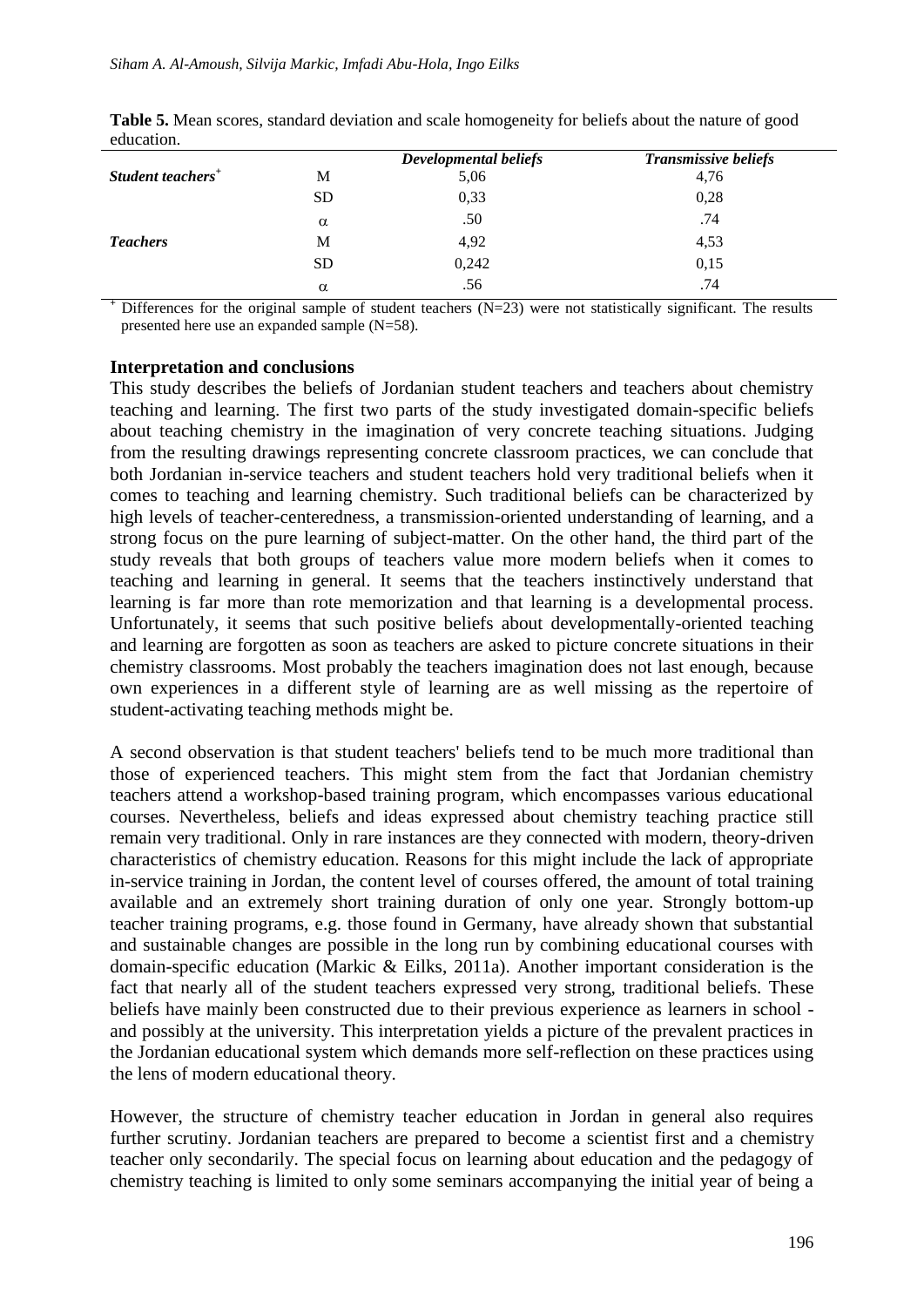teacher in practice. Changes in such fundamental areas as beliefs about teaching styles and ideas about learning theories is difficult and will not occur overnight (Oliamat, 2009). The inclusion of a limited number of workshops during the initial phase of active teaching may not be enough to lead to substantial, sustainable changes away from transmission-oriented styles of teaching and learning. This is i.e. relevant, because one can assume that most teachers and student teachers have probably experienced exactly such teaching styles themselves in school and at university. Perhaps offering additional courses and expanding the initial teacher training over a longer period of time in the beginning phase of working as a teacher might be of greater potential for provoking the process of long-term, far-ranging changes in prospective teachers' beliefs. But, one can also think of another solution. Maybe a better approach would be to start earlier. From recent studies in Germany (Markic & Eilks, 2011a) we know that educational seminars and school placements during the university training program do have great potential for substantial change in the student teachers' beliefs. Change took place from very traditional towards modern, student-centered and theory driven beliefs. Also the structure of the introductory educational seminars should be reflected. This is not only a question of duration. Evidence from research says that effective in-service teacher training asks for long-term cooperation, external support and structured connectedness towards own experiences and reflection. Using these principles Continuous Professional Development (CPD) of teachers can substantially change their beliefs and knowledge (e.g. Eilks, Markic & Witteck, 2009; Markic & Eilks, 2011b). Obviously, the most potential strategy is to refer all three points of potential action (I) allowing prospective teachers learn about their later profession of being a chemistry teacher from the beginning of their university studies, (II) re-organize the introductory seminars in the initial phase of teaching towards more connectedness with experience and reflection, and (III) establish long-term CPD programmes based e.g. on teacher collaboration, interactive workshops, or action research based innovations (e.g. Mamlok-Naaman & Eilks, 2011).

In any case, the situation described here demands new innovations in teacher training. This falls in line with Oliamat (2009), who recommended a more thorough concentration on the elaboration of teacher training programs to develop both teachers' pedagogical knowledge and teaching practices. Furthermore, Luehmann (2007) found out in her study that there is also a need for creation of a safe place and scaffolding ways for beginning science teachers to try on and develop their identities as reform-minded science teachers. Systems and structures are notoriously hard to change. Perhaps it would be easier and more effective to simply change the content within already existing courses. Teaching workshops should include selfreflection (Luehmann, 2007). The workshops should be optimized to more thoroughly present prospective teachers with concrete student-active methods, instructional tools and illustrating examples for the domain-specific learning environments they later on will work in. But the teachers and student teachers also need tools and competencies to reflect upon teaching objectives in the sense of scientific literacy, or different approaches to constructivistic learning. This is in line with Al-Doulat and Abu Hola (2009), who recommend that science teacher education programs should be developed and improved in Jordan. From our own experience, a promising starting point might be an initial reflection upon one's a priori beliefs and prevalent ideas about teaching and learning. A self-reflection session focussing on the question of teacher- or student-centeredness often helps to plant the seeds of change. As suggested by Markic and Eilks (2008), tools like DASTT-C (or its modified version) can readily and easily applied for this purpose, especially for science education programs in which the initial stage of teacher training is over.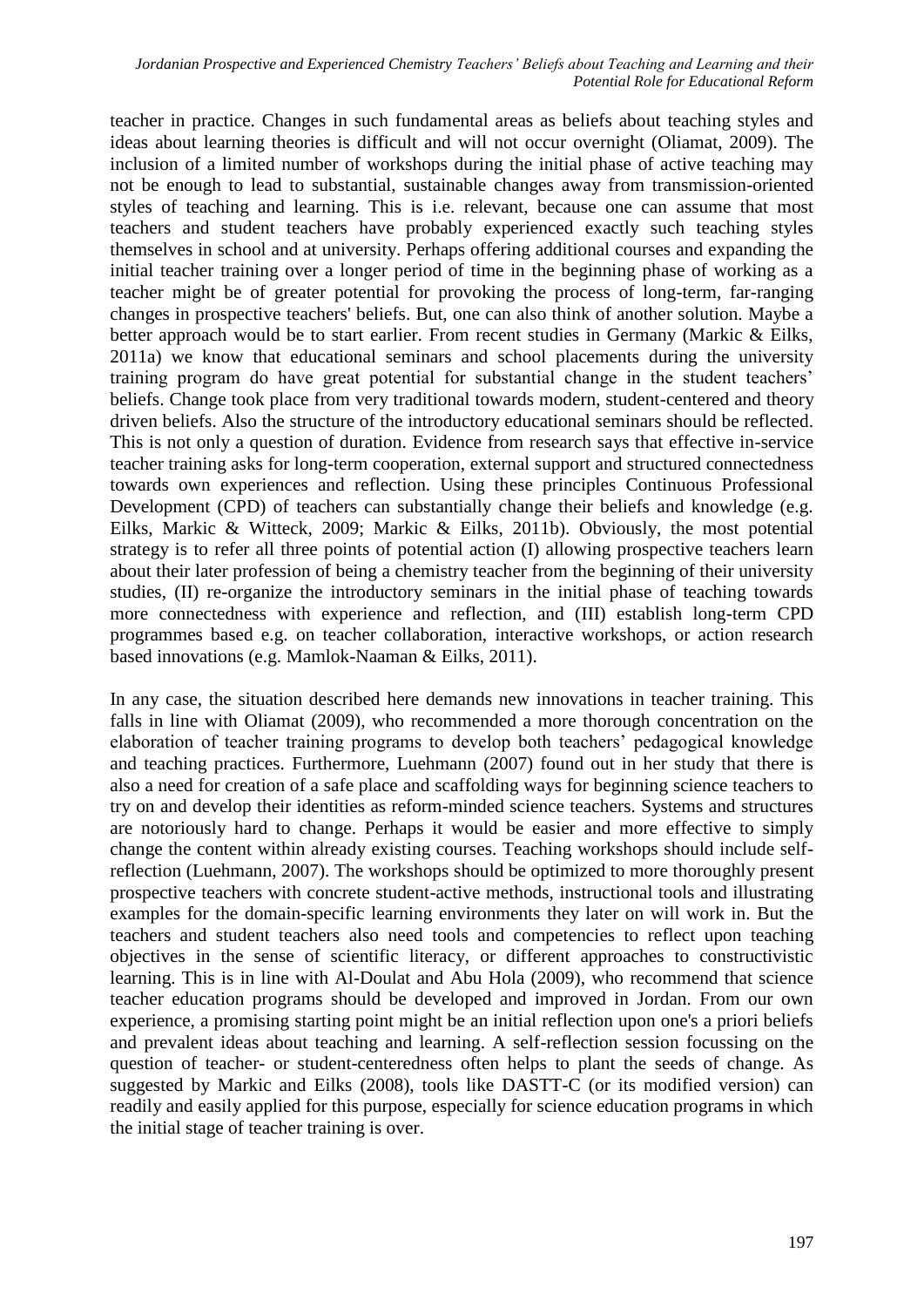#### **References**

- Abed, O. (2009). Class teacher students' efficacy beliefs regarding science teaching and its relation to their understanding level of scientific concepts. *Jordan Journal of Educational Sciences, 5*, 187-199
- Abell, S. K. (2007). Research on science teacher knowledge. In S. K. Abell & N. G. Lederman (Eds.), *Research on science education* (pp. 1105-1150). Mahwah: Lawrence Erlbaum.
- Al-Doulat, A., & Abu-Hola, I. R. (2009). Science teachers' perceptions about Learning. theories and its relation with their teaching practices. *Journal of the Associate of Arab Universities, 52*, 159-211
- Alhawari, A., & Audeh, A. (2008). Psychometric properties for selected forms of International Computer Driving Licence Tests in Jordan, and equating their scores. *Jordan Journal of Educational Sciences, 4*, 297-319.
- Alqaderee, S. (2009). The effects of the science curricula and teaching methods course in improving the epistemological views of learning scientific concepts of students in the class teacher program at Al al- Bayt University. *Jordan Journal of Educational Sciences, 5*, 277 - 291
- Alexander, R. J. (2001). *Culture and pedagogy: International comparisons in primary education.* Osford: Wiley-Blackwell.
- Bean. T.W., & Zulich. J. (1992). A case study of three preservice teachers' beliefs about content area reading through the window of students-professor dialogue journals. In C.K. Kinzer & D. J. Leu (eds.). *Literacy research. theory, and practice: Views from many perspectives* (p. 463-474). The National Reading Conference. Inc.
- Billig, M., Condor, S., Edwards, D., Gane, M., Middleton, D., & Rad, E. (1988). *Ideological dilemmas: a social psychology of everyday thinking*. London, Sage.
- Bramald, R., Hardman, F., & Leat, D. (1995). Initial teacher trainees and their views of teaching and learning. *Teaching and Teacher Education, 11*, 23-31.
- Brophy, J. (1988). Research linking teacher behavior to student achievement: Potential implications for instruction of Chapter 1 students. *Educational Psychologist, 23*, 235- 286.
- Brown, S., & McIntyre, D. (1993). *Making sense of teaching*: Milton Keynes: Open University.
- Bryan, L. (2003). Nestedness of beliefs: Examining a prospective elementary teacher's belief system about science teaching and learning. *Journal of Research in Science Teaching, 40*, 835-868.
- Chai, C. S., Hong, H. Y., & Teo, T. (2009). Singaporean and Taiwanese pre-service teachers' beliefs and their attitude towards ICT use: A comparative study. *The Asia-Pacific Education Researcher, 18*, 117.
- Cherland, M. R. (1989). The teacher educator and the teacher: When theory and practice conflict. *Journal of Reading, 32*, 409-413.
- De Jong, O. (2007). Trends in western science curricula and science education research: A bird's eye view. *Journal of Baltic Science Education, 6*, 15-22.
- De Jong O., Veal W. R., & Van Driel J. H. (2002). Exploring chemistry teachers' knowledge base. In J. K. Gilbert, O. de Jong, R. Justi, D. F. Treagust & J. H. Van Driel (Eds.): *Chemical Education: Towards Research-based Practice* (pp. 369-390), Dordrecht: Kluwer.
- Eilks I., Ralle B., Markic S., Pilot A., & Valanides N, (2006), *Ways towards research-based science teacher education.* In I. Eilks and B. Ralle (Eds.), *Towards research-based science teacher education* (pp. 179-184). Aachen: Shaker.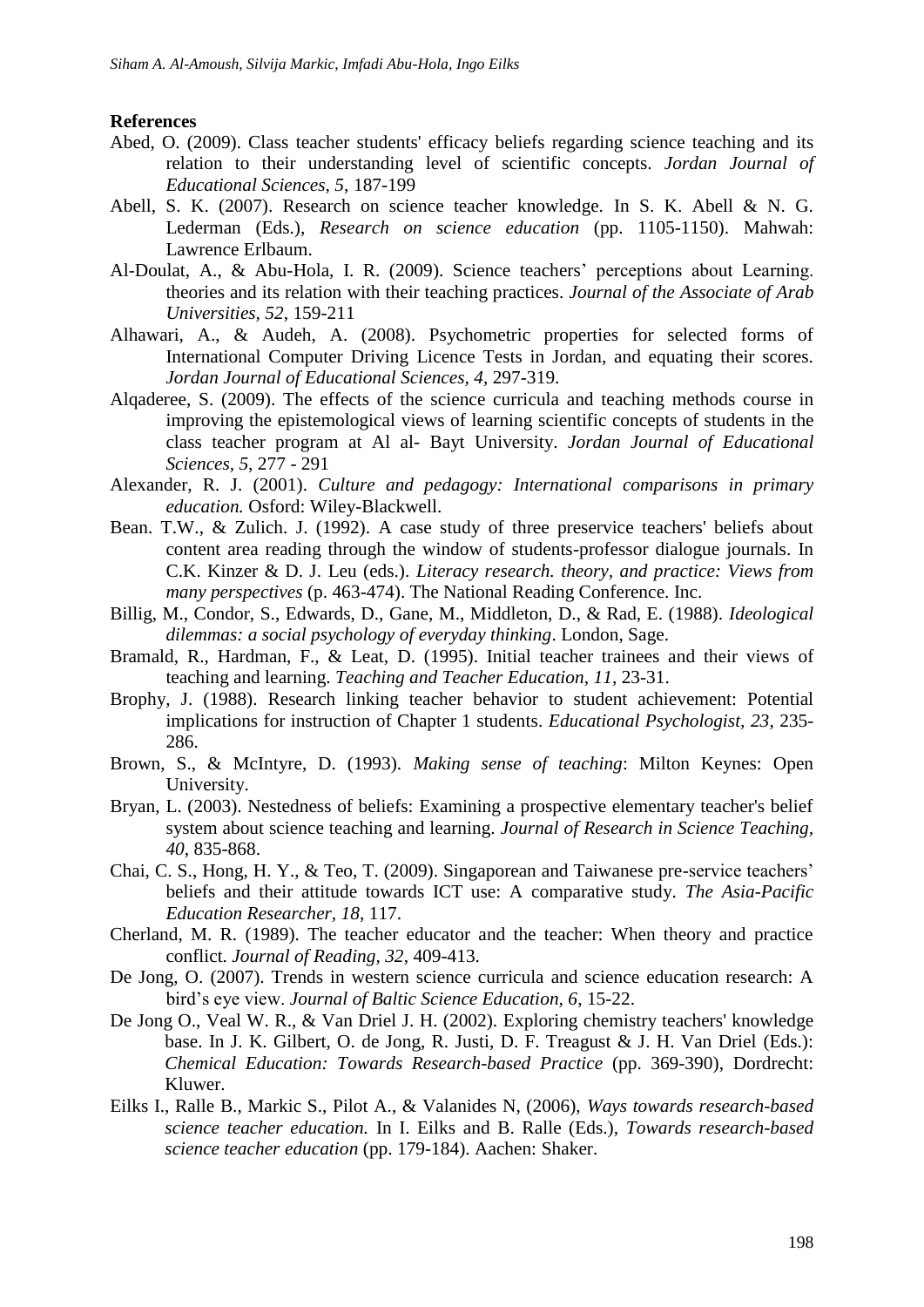- ERFKE (2008). *EQUIP2/Jordan program of support for the education reform for the knowledge economy (ERfKE) intiative*. Retrieved February 01, 2011, from www.equip123.net.
- Fenstermacher, G. D., & Soltis, J. F. (1986). *Approaches to teaching.* New York: Teachers College Press.
- Foss, D., & Kleinsasser, R. (1996). Preservice elementary teachers' views of pedagogical and mathematical content knowledge. *Teaching and Teacher Education, 12*, 429-442.
- Goodman J., (1988), Constructing a practical philosophy of teaching: A study of pre-service teachers' professional perspectives, *Teaching and Teacher Education,* 4, 121-137.
- Haritos, C. (2004). Understanding teaching through the minds of teacher candidates: a curious blend of realism and idealism. *Teaching and Teacher Education, 20*, 637-654.
- Hatcher, L., & Stephanski, E. J. (1994.). *A step-by-step approach to using the SAS1 system for univariate and multivariate statistics*: Cary: SAS Institute.
- Hermans, R., Van Braak, J., & Van Keer, H. (2008). Development of the beliefs about primary education scale: Distinguishing a developmental and transmissive dimension. *Teaching and Teacher Education, 24*, 127-139.
- Isikoglu, N., Basturk, R., & Karaca, F. (2009). Assessing in-service teachers' instructional beliefs about student-centered education: A Turkish perspective. *Teaching and Teacher Education, 25*, 350-356.
- Jordan Ministry of Education (2010). Retrieved, November 20, 2010, from [http://www.moe.gov.jo/Projects/ProjectMenuDetails.aspx?MenuID=1&ProjectID=2.](http://www.moe.gov.jo/Projects/ProjectMenuDetails.aspx?MenuID=1&ProjectID=2)
- Justi R., & Van Driel J. H. (2006). The use of the Interconnected Model of Teacher Professional Growth for understanding the development of science teachers' knowledge on models and modelling. *Teaching & Teacher Education*, 22, 437–450.
- Luehmann, A. L. (2007). Identity development as a lens to science teacher preparation. *Science Education,* 91, 822-839.
- Luft, J. (2009). Beginning secondary science teachers in different induction programs: The first year of teaching. *International Journal of Science Education, 31*, 2355-2384.
- Lumpe, A. T., Haney, J. J., & Czerniak, C. M. (2000). Assessing teachers' beliefs about their science teaching context. *Journal of Research in Science Teaching, 37*, 275-292.
- Mamlok-Naaman, R., & Eilks, I. (2011). Action research to promote chemistry teachers' professional development – Cases and experiences from Israel and Germany. *International Journal of Mathematics and Science Education* published online first July 01, 2011.
- Markic, S., & Eilks, I. (2008). A case study on German first year chemistry student teachers beliefs about chemistry teaching, and their comparison with student teachers from other science teaching domains. *Chemistry Education Research and Practice, 9*, 25- 34.
- Markic, S., & Eilks, I. (2011a). Die Veränderung fachbezogener Vorstellungen angehender Chemielehrkräfte über Unterricht während der Ausbildung – eine Cross Level Studie [The change in domain-specific beliefs about teaching and learning of prospective chemistry teachers during their teacher education - a cross level study]. *Chemie konkret, 18*, 14-19.
- Markic, S., & Eilks, I. (2011b). Effects of a long-term Participatory Action Research project on science teachers' professional development. *Eurasia Journal of Mathematics, Science and Technology Education* in print.
- Markic, S., Eilks, I., & Valanides, N. (2008). Developing a tool to evaluate differences in beliefs about science teaching and learning among freshman science student teachers from different science teaching domains:a case study. *Eurasia Journal of Mathematics, Science and technology Education, 4*, 109-120.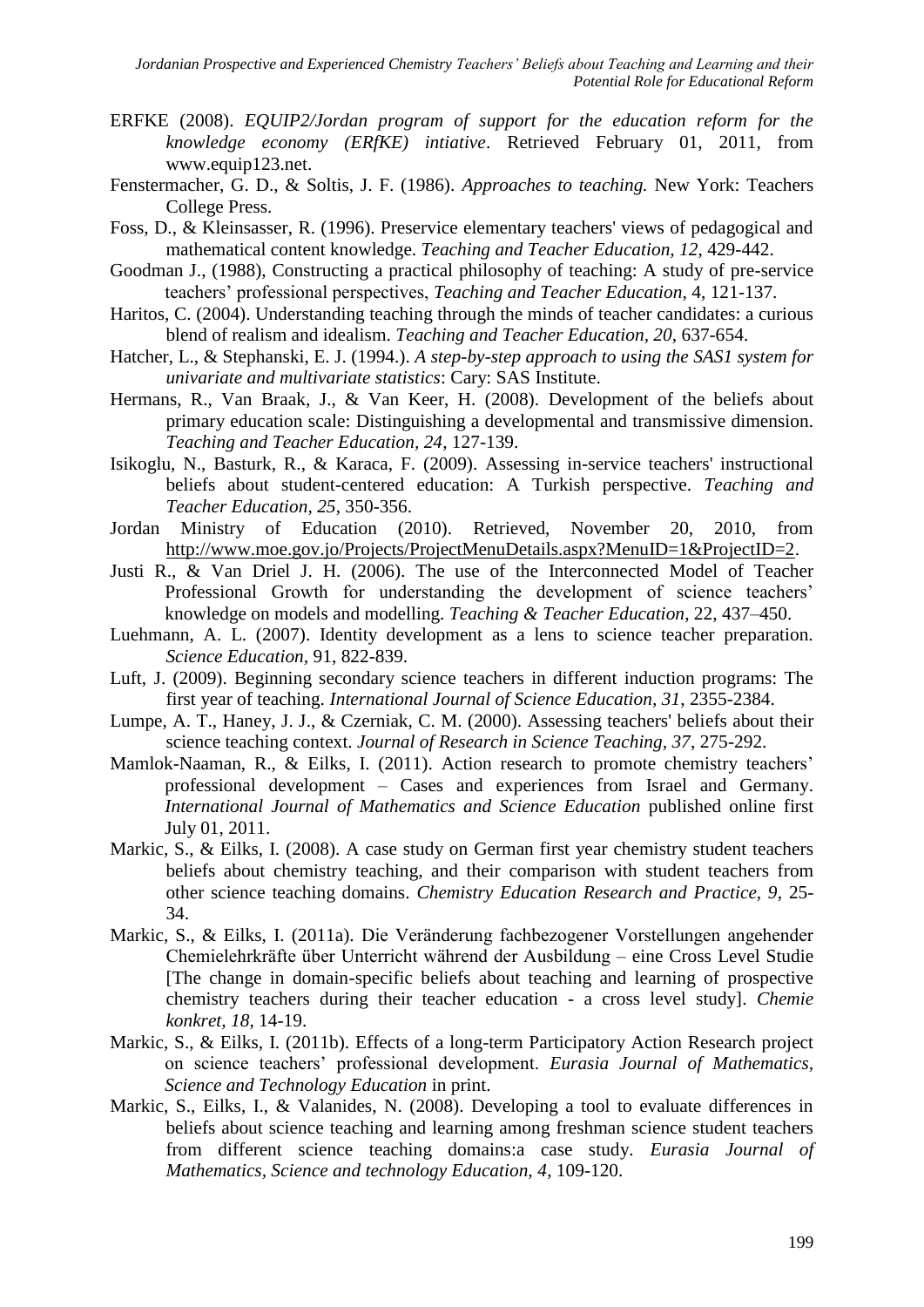- Marques, J. F., & McCall, C. (2005). The application of interrater reliability as a solidification instrument in a phenomenological study. *The Qualitative Report*, 10, 439-462.
- Minor, L. C., Onwuegbuzie, A. J., Witcher, A. E., & James, T. L. (2002). Preservice teachers' educational beliefs and their perceptions of characteristics of effective teachers. *The Journal of Educational Research, 96*, 116-127.
- Munby, H., Russel, T., & Martin, A.K. (2001). Teachers' knowledge and how it develops. In V. Richardson (Ed.), *Handbook of research on teaching* (pp. 877-904). Washington: AERA.
- Nespor, J. (1987). The role of beliefs in the practice of teaching. *Journal of Curriculum Studies, 19*, 317-328.
- Nisbett, R. & Ross, L. (1980). *Human Interferences: Strategies and Shortcomings of Social Judgement*: Englewood Cliffs: Prentice-Hall.
- Landis, J. R., & Koch, G. G. (1977). The measurement of observer agreement for categorical data*. Biometrics.* 33, 159–174.
- Oliamat, M. (2009). Science teachers' perceptions about their pedagogical knowledge and its relation with their teaching practices in the Basic Stage, *http://www.damascusuniversity.edu.sy/faculties/edu/images/stories/news/t/35.doc.*
- Pajares M. F., (1992), Teachers` beliefs and educational research: cleaning up a messy construct, *Reviews in Educational Research,* 62, 307-332.
- Putnam, R., & Borko, H. (1997). Teacher learning: Implications of new views of cognition. In B. J. Biddle, T. L. Good & I. F. Goodson (eds.), *International handbook of teachers and teaching* (S. 1223-1296). Dordrecht: Kluwer.
- Qablan, A., Juradat, S., & Al-Momani, I. (2010). Elementary science teachers' perceptions of educational reform in relation to science teaching in Jordan. *Jordanian Journal of Educational Sciences*, 6, 161-173.
- Richardson, V. (2003). Preservice teachers' beliefs. In J. Raths (ed.), *Teacher beliefs and classroom performance: The impact of teacher education* (pp. 1-22). Greenwich, Connecticut: Information Age Publishing.
- Samuelowicz, K., & Bain, J. (1992). Conceptions of teaching held by academic teachers. *Higher Education, 24*, 93-111.
- Shen, J. (1997). Structure of the theoretical concept of educational goals: A test of factorial validity. *Journal of Experimental Education, 65*, 342-352.
- Smith, K. (1993). Development of the primary teacher questionnaire. *The Journal of Educational Research*, *87*, 23-29.
- Smith, K. E. (1997). Student teachers' beliefs about developmentally appropriate practice: Pattern, stability, and the influence of locus of control. *Early Childhood Research Quarterly, 12*, 221-243.
- Swanborn, P. G. (1996). A common base for quality control criteria in quantitative and qualitative research. *Quality and Quantity, 30*, 19-35.
- Thomas, J. A., Pederson, J. E., & Finson, K. (2000). *Validating the draw-a-science-teachertest checklist (DASTT-C): From images to beliefs*. Paper presented at the annual meeting of the Association for the Education of Teachers of Science, Akron, US.
- Thomas, J. A., Pedersen, J. E., & Finson, K. (2001). Validating the draw-a-science-teachertest checklist (DASTT-C): exploring mental models and teacher beliefs. *Journal of Science Teacher Education, 12*, 295-310.
- Tobin, K., Tippins, D. J., & Gallard, A. J. (1994). Research on instructional strategies for teaching science. In D. L. Gabel (ed.), *Handbook of research on science teaching and learning* (pp. 45-93). New York: Macmillan.
- Trigwell, K., Prosser, M., & Taylor, P. (1994). Qualitative differences in approaches to teaching first year university science. *Higher Education, 27*, 75-84.